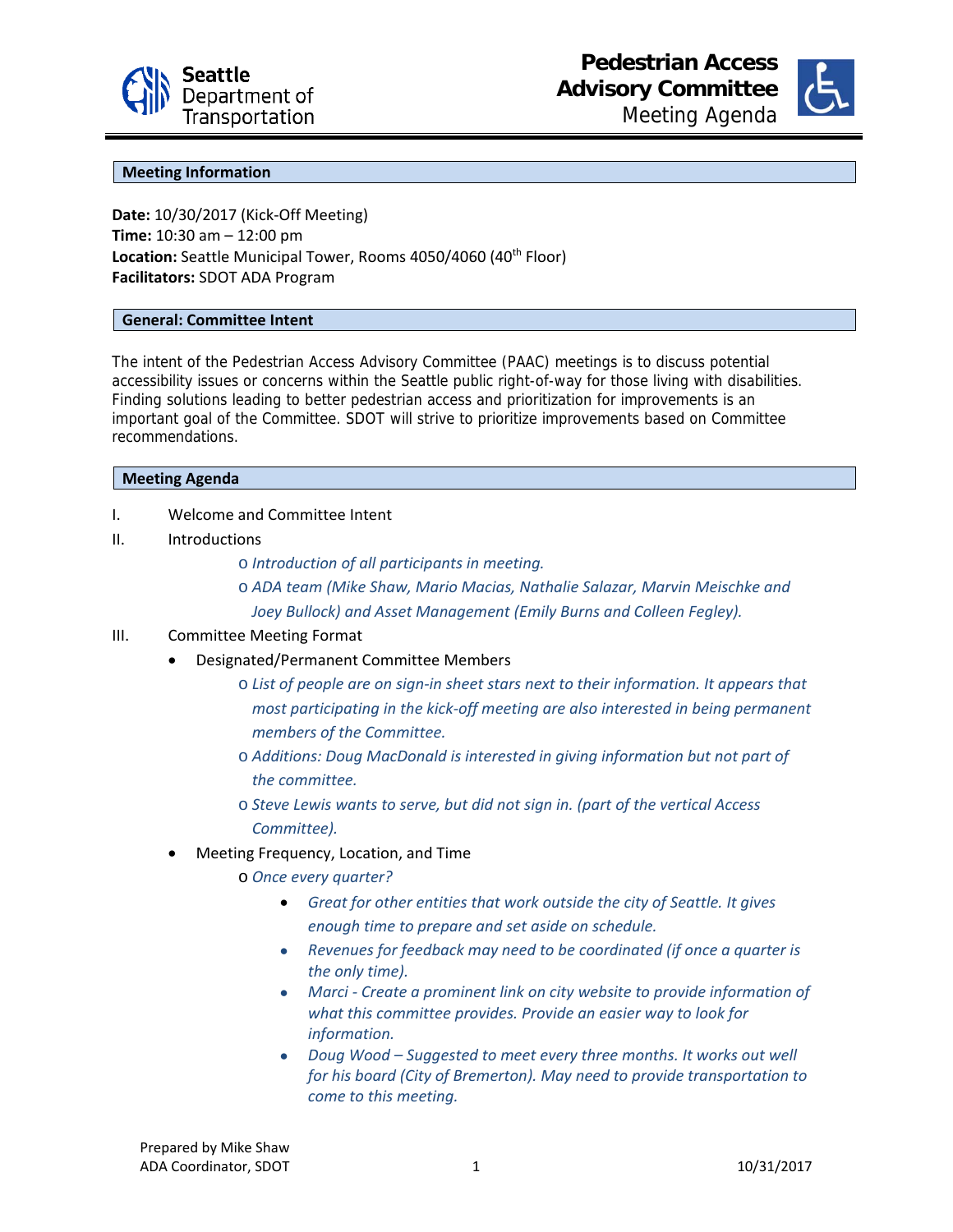- *Steve Lewis – May need to make sub‐committees that are smaller, because this is a large group, for specific issues.*
- *May need to make minutes and agenda available to the public. A way to provide comments for people who can't make the meeting.* 
	- o *SDOT will keep this in mind; meetings and notes will be made available. Maybe create a forum on the website to submit comments from people who can't make it.*
- *Mike Shaw ‐ we have a vertical access committee. Discussing the challenges of the hills downtown and potential maps and routes.*
- *Irene Stewart ‐ Can provide some help in setting up skype calls for people who want to attend the meeting but can't physically attend.*
- IV. Coordination with Other Efforts
	- Pedestrian Advisory Board
	- Seattle Commission for People with disAbilities
	- Other?
		- o *For those who are involved in other committees, we don't want to overlap unnecessarily with other committees and their efforts. We want to coordinate with others or work on providing the correct information.*
		- o *We have a tool, an online map, to plan accessible routes. This provides slopes of streets and other information. We are working to have an app for this online tool. We are looking at a year for this. This app will have various tools to help with providing the best routes with factors like slopes, construction zones, crosswalks, sidewalk widths, etc.*
		- o *Question Charity Ranger‐ is this currently available in the beginning stages? Mike‐ there are links on the website to access the map (live now).*
		- o *Question Irene ‐ is there going to be a link that provides comments when there are issues with this map? Including tracking vegetation growth, sidewalk widths, etc. Emily‐ You can use a find and fix it link. Email is the best option.*
		- o *Doug Wood ‐ We got interns to go out in Bremerton and note/track anything they encountered that might be an issue for providing access.*
		- o *UW representative‐ She is working on providing accessible routes through campus. Including using elevators in buildings instead of using the streets that are very steep.*
		- o *We have a lot of designs to account for these issues for steep streets but we are trying to promote the use of vertical transportation, especially in downtown.*
		- o *Todd SCL‐ Bus ramps. They lower the bus and then the ramp. It's not the best way. May need to notice that this is not beneficial for wheel chair users. They need to unfold the ramps first and then lower the bus. Mike ‐ we can put you in contact with them. King county metro.*
		- o *Marci ‐ She is a member of the transit board and concerned with metro issues. Please ask me about the concerns.*
		- o *Anat – Issues with open data sharing (Heather Marx) for construction information. A. Its's not updated. B. Permits vs construction time frame. Because it is not easy to know when the sidewalks are closed.*
		- o *Mike‐ there will always be a component of curb ramps and its design in this meeting.*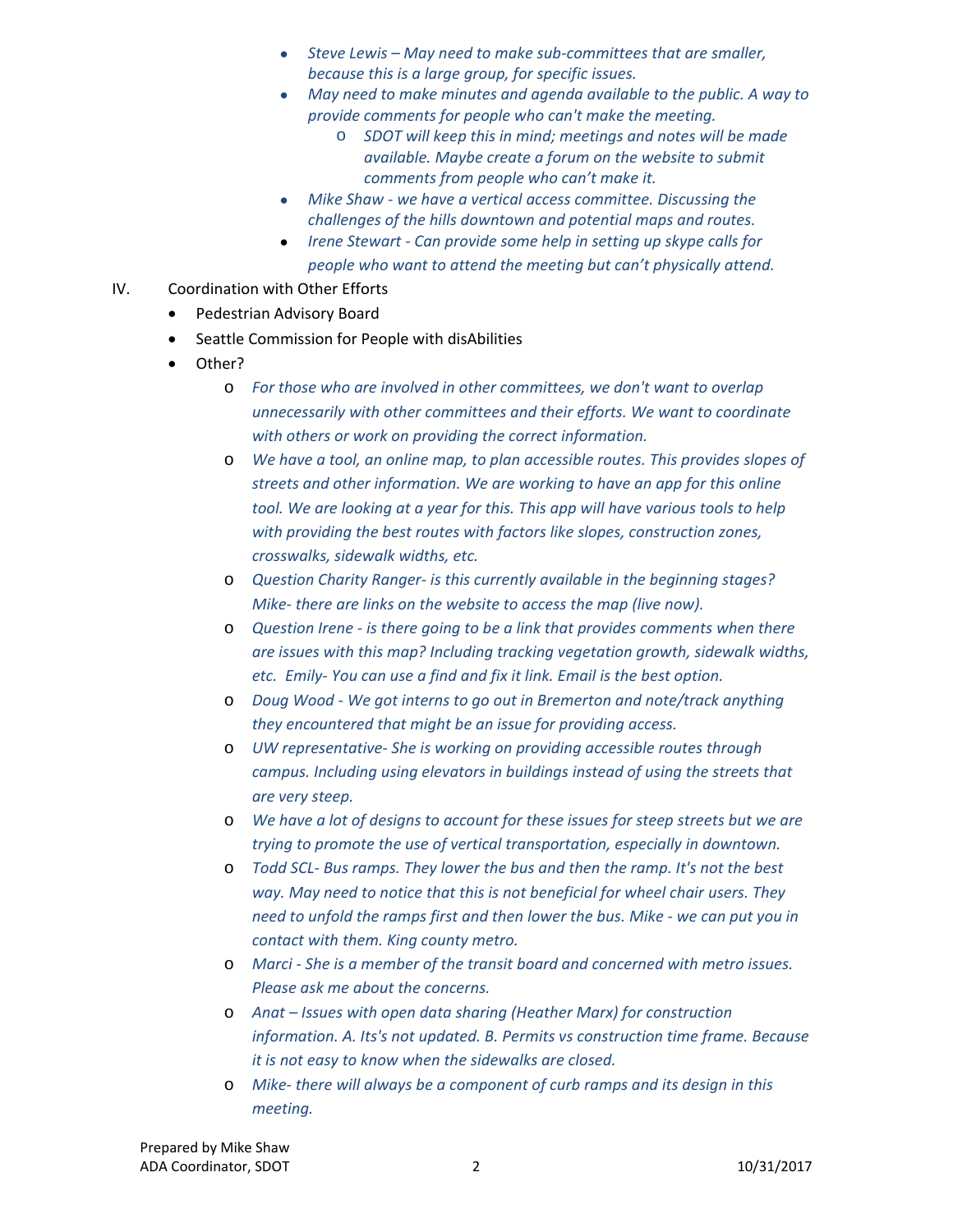# V. Sidewalk Information

- *Emily Burns (SDOT Asset and Performance Management) has been working on sidewalk data since 2007.*
- *Working on open data with all the sidewalk information collected.*
- *Sidewalk assessments were done this past summer (2017) with a \$400,000 budget (completed ahead of schedule and under budget). It considers any obstructions that are on sidewalks: settlement issues, utility obstructions, tree roots, etc. We wanted to improve the data to help identify which sidewalks we need to improve.*
- *How do we get out of request and start being reactive and create a program that has a plan of targeted sidewalk locations to improve?*
- *Property owners also have a responsibility and how we can provide guidance to improve their areas.*
- *Right now, the data is available in our open data base but this is beta data. We need to update this site and we are looking to have it done by next year.*
- *We are working on sidewalk facility counts to see which sidewalks we need to improve based on their usage score (based on the number of facilities it serves).*
- *We got the data collected and we are advocating for funding for a program to repair sidewalks.*
- Richard Baron- Can I access the data in a map format? Emily- I can provide a link to our *open data site, but at this moment we don't have a map.*
- *James C Ko. – Are there any studies for timed crosswalks? Mike‐ We follow our MUTCD for timing. We submit any requests to a traffic engineer and they will check if this is possible, if it impacts other parts of the intersection but an assessment will be made prior to changes.*
- VI. Suggested Upcoming Topics for Committee Discussion
	- Curb Ramp Prioritization and Planning
		- o Brief Overview (Mike Shaw)
			- *We will use the PAAC to report on planned curb ramp improvements and those built throughout the City.*
			- *This group will also be able to help SDOT plan and prioritize curb ramp improvements and installations.*
	- Vertical Access (Downtown Seattle)
		- o Brief Overview (Steve Lewis, Mike Shaw)
			- *Steve Lewis‐ Vertical Access Committee (Steve also is co‐chair of the Seattle Commission for People with disAbilities).*
			- *The vertical access issue involves getting people with wheelchairs and other mobility issues up the steep streets in downtown Seattle.*
			- *King County has a map of downtown that shows the elevator locations and routes to assist with getting up the hills.*
			- *The committee has discussed updating the map to provide accurate information on these routes. We are also looking into the building permitted process that may include vertical routes (some buildings don't have public elevators, so we are working with other buildings). Also working on getting current information/ buildings that are closed for other reasons).*